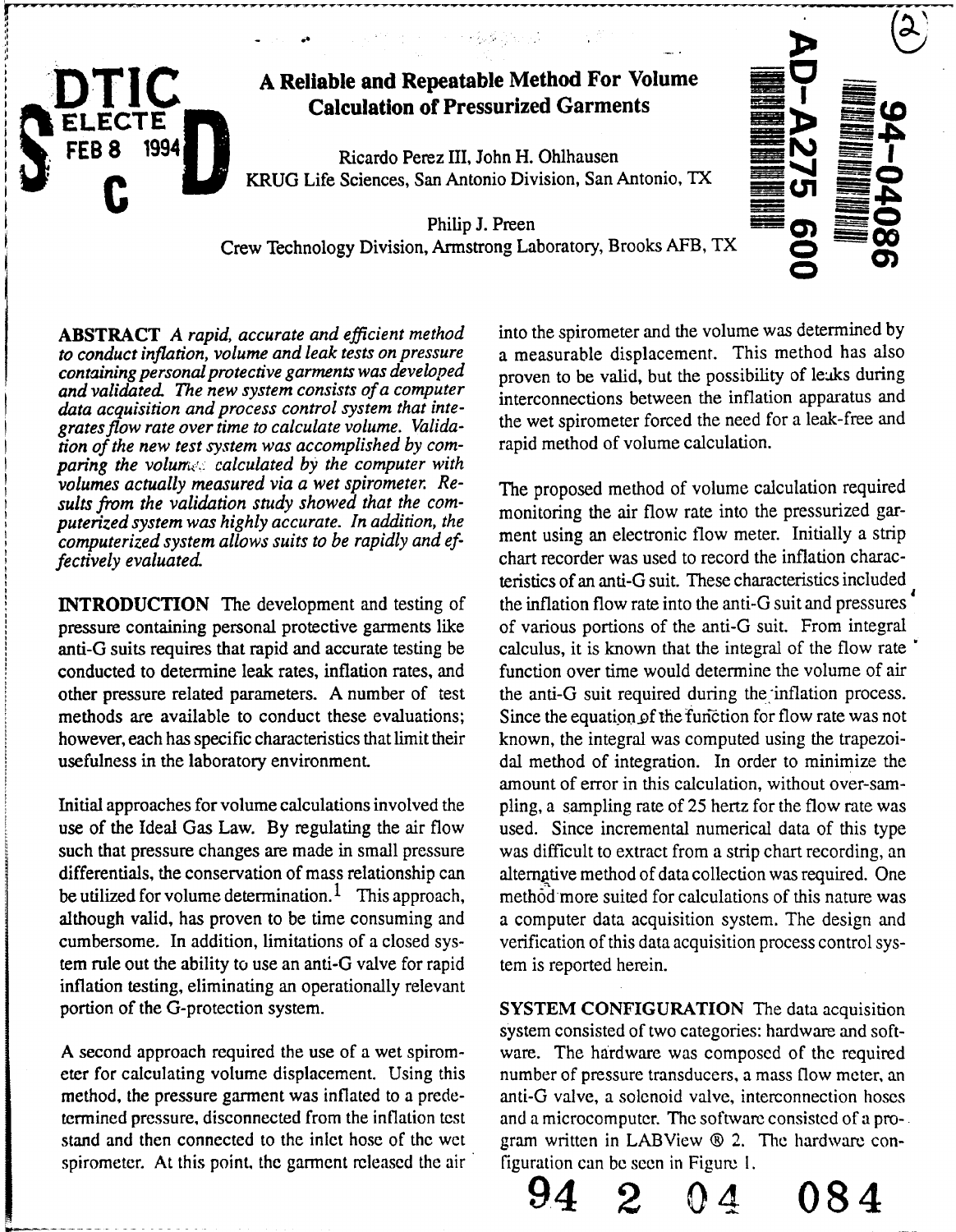|                                                                                                   | <b>REPORT DOCUMENTATION PAGE</b>                                                                                                                                                                                                                                                                                                                                                                                                                                                                                                                                                                                                                                                                                                     |                                                               |                                                                                                                                                                                 | <b>Form Approved</b><br>OMB No. 0704-0188              |  |  |
|---------------------------------------------------------------------------------------------------|--------------------------------------------------------------------------------------------------------------------------------------------------------------------------------------------------------------------------------------------------------------------------------------------------------------------------------------------------------------------------------------------------------------------------------------------------------------------------------------------------------------------------------------------------------------------------------------------------------------------------------------------------------------------------------------------------------------------------------------|---------------------------------------------------------------|---------------------------------------------------------------------------------------------------------------------------------------------------------------------------------|--------------------------------------------------------|--|--|
|                                                                                                   | Public reporting burden for this collection of information is estimated to average 1 hour per response, including the time for reviewing insuracions, searching existing data sources,<br>gathering and maintaining the data needed, and completing and reviewing the collection of information. Send comments requisiting this build needs not any other aspect of this<br>collection of information, including suggestions for reducing this burden, to Washington Headquarters Services, Directorate for Information Operations and Services, 1235 Jefferson.<br>Davis Highway, Suite 1204, Arlington, VA 22202-4302, and to the Office of Management and Budget, Paperwork Reduction Project (0704-0188), Washen it in 101-20503 |                                                               |                                                                                                                                                                                 |                                                        |  |  |
| 1. AGENCY USE ONLY (Leave blank)                                                                  | 2. REPORT DATE<br>November 1993                                                                                                                                                                                                                                                                                                                                                                                                                                                                                                                                                                                                                                                                                                      | 3. REPORT TYPE AND DATES COVERED                              |                                                                                                                                                                                 | Interim - May 1993-November 1993                       |  |  |
| 4. TITLE AND SUBTITLE                                                                             |                                                                                                                                                                                                                                                                                                                                                                                                                                                                                                                                                                                                                                                                                                                                      |                                                               |                                                                                                                                                                                 | 5. FUNDING NUMBERS                                     |  |  |
| A Reliable and Repeatable Method For Volume Calculation of<br><b>Pressurized Garments</b>         |                                                                                                                                                                                                                                                                                                                                                                                                                                                                                                                                                                                                                                                                                                                                      |                                                               | C.                                                                                                                                                                              | F33615-92-C-0018<br>$\blacksquare$<br>$PE -$<br>62202F |  |  |
| 6. AUTHOR(S)                                                                                      |                                                                                                                                                                                                                                                                                                                                                                                                                                                                                                                                                                                                                                                                                                                                      |                                                               | $PR -$                                                                                                                                                                          | 2830                                                   |  |  |
| Ricardo Perez III, John H. Ohlhausen, and Philip J. Preen                                         |                                                                                                                                                                                                                                                                                                                                                                                                                                                                                                                                                                                                                                                                                                                                      |                                                               | TA -<br>WU-                                                                                                                                                                     | 01<br>08                                               |  |  |
| 7. PERFORMING ORGANIZATION NAME(S) AND ADDRESS(ES)                                                |                                                                                                                                                                                                                                                                                                                                                                                                                                                                                                                                                                                                                                                                                                                                      |                                                               |                                                                                                                                                                                 | 8. PERFORMING ORGANIZATION<br><b>REPORT NUMBER</b>     |  |  |
| KRUG Life Sciences, Inc.<br>San Antonio Division<br>P.O. Box 790644<br>San Antonio, TX 78279-0644 |                                                                                                                                                                                                                                                                                                                                                                                                                                                                                                                                                                                                                                                                                                                                      |                                                               |                                                                                                                                                                                 | AL/CF-PC-1993-0051                                     |  |  |
|                                                                                                   | 9. SPONSORING/MONITORING AGENCY NAME(S) AND ADDRESS(ES)                                                                                                                                                                                                                                                                                                                                                                                                                                                                                                                                                                                                                                                                              |                                                               |                                                                                                                                                                                 | 10. SPONSORING / MONITORING<br>AGENCY REPORT NUMBER    |  |  |
| Armstrong Laboratory (AFMC)<br>Crew Systems Directorate                                           |                                                                                                                                                                                                                                                                                                                                                                                                                                                                                                                                                                                                                                                                                                                                      |                                                               |                                                                                                                                                                                 |                                                        |  |  |
| <b>Crew Technology Division</b>                                                                   |                                                                                                                                                                                                                                                                                                                                                                                                                                                                                                                                                                                                                                                                                                                                      |                                                               |                                                                                                                                                                                 | Proceedings: 31st Annual<br><b>SAFE Symposium</b>      |  |  |
| 2504 D Drive, Suite 1                                                                             |                                                                                                                                                                                                                                                                                                                                                                                                                                                                                                                                                                                                                                                                                                                                      |                                                               |                                                                                                                                                                                 |                                                        |  |  |
|                                                                                                   |                                                                                                                                                                                                                                                                                                                                                                                                                                                                                                                                                                                                                                                                                                                                      |                                                               |                                                                                                                                                                                 |                                                        |  |  |
| Brooks Air Force Base, TX 78235-5104<br><b>11. SUPPLEMENTARY NOTES</b>                            | Armstrong Laboratory Technical Monitor: Larry J. Meeker (210) 536-3337                                                                                                                                                                                                                                                                                                                                                                                                                                                                                                                                                                                                                                                               |                                                               |                                                                                                                                                                                 |                                                        |  |  |
| 12a. DISTRIBUTION / AVAILABILITY STATEMENT                                                        | Approved for public release; distribution is unlimited.                                                                                                                                                                                                                                                                                                                                                                                                                                                                                                                                                                                                                                                                              |                                                               |                                                                                                                                                                                 | 12b. DISTRIBUTION CODE                                 |  |  |
|                                                                                                   |                                                                                                                                                                                                                                                                                                                                                                                                                                                                                                                                                                                                                                                                                                                                      |                                                               |                                                                                                                                                                                 |                                                        |  |  |
| 13. ABSTRACT (Maximum 200 words)                                                                  |                                                                                                                                                                                                                                                                                                                                                                                                                                                                                                                                                                                                                                                                                                                                      |                                                               | $\begin{aligned} \mathcal{L}_{\text{max}} = \frac{1}{2} \sum_{i=1}^{n} \mathcal{L}_{\text{max}} \left[ \mathcal{L}_{\text{max}} \right] \mathcal{L}_{\text{max}} \end{aligned}$ |                                                        |  |  |
| be rapidly and effectively evaluated.                                                             | A rapid, accurate and efficient method to conduct inflation, volume and leak tests on pressure contain-<br>ing personal protective garments was developed and validated. The new system consists of a computer<br>data acquisition and process control system that integrates flow rate over time to calculate volume.<br>Validation of the new test system was accomplished by comparing the volumes calculated by the com-<br>puter with volumes actually measured via a wet spirometer. Results from the validation study showed<br>that the computerized system was highly accurate. In addition, the computerized system allows suits to                                                                                        |                                                               |                                                                                                                                                                                 |                                                        |  |  |
|                                                                                                   |                                                                                                                                                                                                                                                                                                                                                                                                                                                                                                                                                                                                                                                                                                                                      |                                                               |                                                                                                                                                                                 |                                                        |  |  |
|                                                                                                   |                                                                                                                                                                                                                                                                                                                                                                                                                                                                                                                                                                                                                                                                                                                                      |                                                               |                                                                                                                                                                                 |                                                        |  |  |
|                                                                                                   |                                                                                                                                                                                                                                                                                                                                                                                                                                                                                                                                                                                                                                                                                                                                      |                                                               |                                                                                                                                                                                 | 15 NUMBER OF PAGES                                     |  |  |
| Air volume calculation, Pressurized garments                                                      |                                                                                                                                                                                                                                                                                                                                                                                                                                                                                                                                                                                                                                                                                                                                      |                                                               |                                                                                                                                                                                 | 4<br>手長 宇宙兵士 くろわれ                                      |  |  |
| <b>14 SUBJECT TERMS</b><br>EZ SECUPITZ CLASSIFICATION<br>OC MERGAT<br>Unclassified                | 当片<br><b>SECURITY CLASSIFICATION</b><br>OF THIS PAGE<br>Unclassified                                                                                                                                                                                                                                                                                                                                                                                                                                                                                                                                                                                                                                                                 | 19.<br>SLCURITY CLASSIFICATION<br>OF ABSTRACT<br>Unclassified |                                                                                                                                                                                 | I 20. UNDER HON OF ABSTRACT                            |  |  |

 $\mathbf{i}$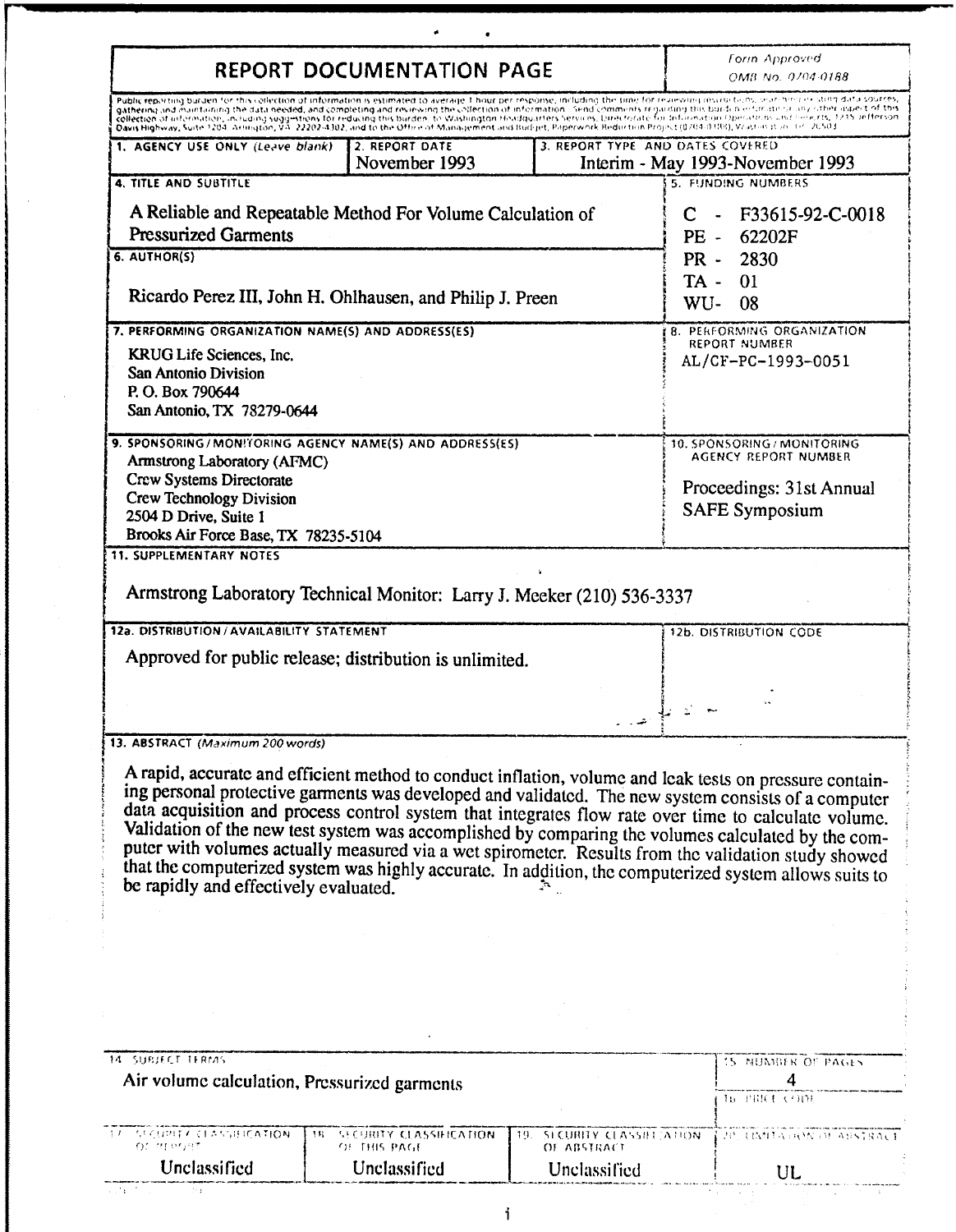### $\mathcal{F}_{\mathcal{A}}$  :

| GENERAL INSTRUCTIONS FOR COMPLETING SF 298                                                                                                                                                                                                                                                                                                                    |                                                                                                                                                                                                                                  |  |  |  |
|---------------------------------------------------------------------------------------------------------------------------------------------------------------------------------------------------------------------------------------------------------------------------------------------------------------------------------------------------------------|----------------------------------------------------------------------------------------------------------------------------------------------------------------------------------------------------------------------------------|--|--|--|
| The Report Documentation Page (RDP) is used in announcing and cataloging reports. It is important<br>that this information be consistent with the rest of the report, particularly the cover and title page.<br>Instructions for filling in each block of the form follow. It is important to stay within the lines to meet<br>optical scanning requirements. |                                                                                                                                                                                                                                  |  |  |  |
| <b>Block 1.</b> Agency Use Only (Leave blank).                                                                                                                                                                                                                                                                                                                | Block 12a. Distribution/Availability Statement.                                                                                                                                                                                  |  |  |  |
| Block 2. Report Date. Full publication date<br>including day, nionth, and year, it available (e.g. 1<br>Jan 88). Must cite at least the year.                                                                                                                                                                                                                 | Denotes public availability or limitations. Cite any<br>availability to the public. Enter additional<br>limitations or special markings in all capitals (e.g.<br>NOFORN, REL, ITAR).                                             |  |  |  |
| Block 3. Type of Report and Dates Covered.<br>State whether report is interim, final, etc. If<br>applicable, enter in fusive report dates (e.g. 10<br>Jun 87 - 30 Jun 88).                                                                                                                                                                                    | DOD - See DoDD 5230.24, "Distribution<br>Statements on Technical<br>Documents."<br>DOE - See authorities.<br>NASA - See Handbook NHB 2200.2.                                                                                     |  |  |  |
| Block 4. Title and Subtitle. A title is taken from<br>the part of the report that provides the most<br>meaningful and complete information. When a                                                                                                                                                                                                            | NTIS - Leave blank.                                                                                                                                                                                                              |  |  |  |
| report is prepared in more than one volume,<br>repeat the primary title, add volume number, and                                                                                                                                                                                                                                                               | Block 12b. Distribution Code                                                                                                                                                                                                     |  |  |  |
| include subtitle for the specific volume. On<br>classified documents enter the title classification.<br>in parentheses.                                                                                                                                                                                                                                       | DOD Leave blank.<br>Enter DOE distribution categories<br><b>DOE</b><br>from the Standard Distribution for                                                                                                                        |  |  |  |
| Block 5. Funding Numbers To include contract<br>and grant numbers; may include program<br>element number(s), project number(s), task<br>number(s), and work unit number(s). Use the<br>following labels.                                                                                                                                                      | Unclassified Scientific and Technical<br>Reports.<br>NASA - Leave blank.<br>NTIS - Leave blank                                                                                                                                   |  |  |  |
| Project<br>$C =$ Contract<br>$PR$ .<br>TA - Task<br>- Grant<br>G.<br>WU - Work Unit<br>PE - Program<br>Accession No.<br>Element                                                                                                                                                                                                                               | Block 13. Abstract. Include a brief (Maximum<br>200 words) factual summary of the most<br>significant information contained in the report                                                                                        |  |  |  |
| Black 6. Author(s) Name(s) of person(s)<br>responsible for writing the report, performing<br>the research, or credited with the content of the                                                                                                                                                                                                                | Block 14. Subject Terms. Keywords of phrases<br>identifying major subjects in the report.                                                                                                                                        |  |  |  |
| report. If a nior or compiler, this should follow<br>the name (s)                                                                                                                                                                                                                                                                                             | Block 15. Number of Pages. Enter the total<br>number of pages.                                                                                                                                                                   |  |  |  |
| Block J. The certifical Originization Name(s) and                                                                                                                                                                                                                                                                                                             |                                                                                                                                                                                                                                  |  |  |  |
| Address(es) Self-englan itery<br>Block 3 Person eng. Or progration Report-<br>Number and a descriptional phonon entity port                                                                                                                                                                                                                                   | Block 16. Price Code. Enter appropriate prace<br>rode (NTIS only)                                                                                                                                                                |  |  |  |
| my mind of community the experimental<br>garethic contraction at ratio and                                                                                                                                                                                                                                                                                    | Blocks 12, - 19, Security Classifications (Self                                                                                                                                                                                  |  |  |  |
| and the company that to prove<br>Store k<br>$\mathcal{A}(\mathcal{A}_1)$ . The contribution of the contribution of the contribution of $\mathcal{A}_1$                                                                                                                                                                                                        | explanatory. There U.S. Security Classification in<br>condance with U.S. Security Regulation (e.d.)<br>and (ASSEED). If form contains classified                                                                                 |  |  |  |
| $\mathcal{L}_{\mathcal{A}}$ and the contribution of the space of the space of the space of the space of the space of the space of the space of the space of the space of the space of the space of the space of the space of the space of<br>$\mathcal{L}(\mathcal{F}_\mathcal{L})$                                                                           | [ information, stamp classification on the visional<br>bothem of fire sage                                                                                                                                                       |  |  |  |
| $\sim 10^{10}$ .<br>$37.11 - 10$<br>$\mathcal{L}^{\mathcal{L}}$ and the contribution of the contribution of the contribution of the contribution of                                                                                                                                                                                                           | $\sim$ Block 20, 1 mitation of Abstract since even                                                                                                                                                                               |  |  |  |
| and the same states of                                                                                                                                                                                                                                                                                                                                        | The completed to adaptivities that the con-                                                                                                                                                                                      |  |  |  |
|                                                                                                                                                                                                                                                                                                                                                               | $\alpha$ , and the constant of the second problem is sufficiently in the second part of the second part of the second part of the second part of the second part of the second part of the second part of the second part of the |  |  |  |

BEST AVAILABLE COPY

**BEST AVAILABLE COPY**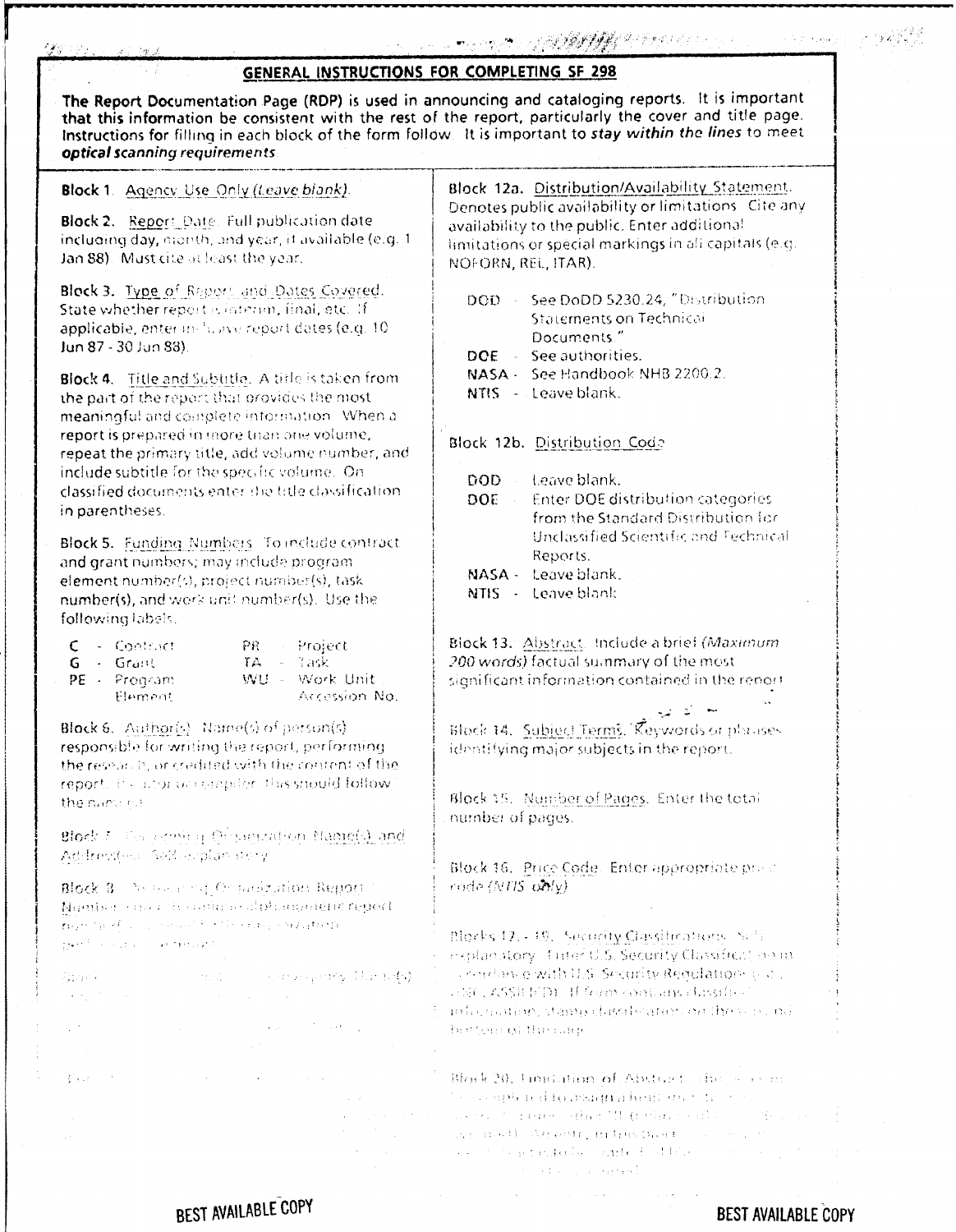*A* pressurized tank was used as an air source and was **fitted with an adjustable pressure regulator set at 70 psi Legion Running Software Program** output. This setting was used to mimic the pressure source delivered to anti-G suits in operational use. Connected to the regulated air source was a solenoid valve that was computer controlled. When the valve was opened, inflation of the anti-G suit was initiated. Down line from the solenoid valve was the anti-G valve.  $\left|\left|\right| \right|$ In order to obtain maximum air flow through the anti-  $\left| \int_{\mathbb{R}} \int_{\mathbb{R}} \int_{\mathbb{R}} dx$ G valve, weights equivalent to +9Gz are applied to the anti-G valve's gravitational load port. Any air pressure  $\|\phi\|_0$ <sup>pressure</sup> in excess of 10.5 psig was vented to atmosphere from the outlet port of the anti-G valve. Air flow that was Figure **1.** Hardware Configuration not vented to atmosphere was registered as it passed the mass flow meter into the pressure garment. To ducer senses a pressure equal to or greater than the semeasure suit pressures, four pressure transducers were lected high pressure value, the computer closes the soplaced in strategic locations in the anti-G suit. Impor- lenoid valve and the inflation portion of the test is tertant pressure points for an anti-G suit were determined minated. to be at the hose inlet, abdominal bladder, lower right and left calf areas. The copper and high pressure flex The low pressure value controls the deflation portion tubing used to supply air to the anti-G suit have a mini-<br>
of the program. After the anti-G suit has been pressurmum inside diameter of 0.22". The system configura- ized to the level indicated by the high pressure value, tion was controlled and monitored by a Macintosh ® **11** the deflation portion of the program commences. The series microcomputer with an onboard National Instru-<br>deflation pressure of the anti-G suit is compared to the ments NB-MIO-16 multipurpose data acquisition board low pressure value set by the operator. If the suit presdriven by a program written in the LABView  $\otimes$  2 soft-sure becomes less than the low pressure value before ware language. The system was designed to monitor the set time has elapsed, the suit is deemed unacceptthe inflation and the deflation of the anti-G suit, collect able and the program will stop. If this does not occur data during these processes, and store the data in files, the program will stop after 60 seconds and the pressure The computer receives 5 data signals from the test stand drop for this time period is computed. configuration, mass flow from the flow meter that produces a  $0 - 5$  volt output that is proportional to a  $0 - 40$  The timer cut-off value is the maximum number of secstandard cubic foot per minute (scfm) flow range and onds the inflation portion of the program will last. The input from four pressure transducers producing a 0 - *5* timer cut-off value will terminate the inflation process volt output signal that is proportional to a 0-12.5 psi regardless of the left calf pressure reading and is used range. The sole signal sent from the microcomputer to to prevent over inflation of the anti-G suit. The dethe test stand configuration opens or closes the sole- sired number of cycles value allows the operator to noid valve. **perform** a pre-designated number of runs consecutively

graphical user interface pane!s are used to initialize, such as anti-G suit serial number, suit size, and other activate and display all information during a test run. hardware parameters. Panel I allows the operator to set all test parameters for a given test. The operator enters the high pressure, low Once the proper information has been entered into Panel pressure, timer cut-off, desired numbers of cycles and 1, the Go arrow initiates the program. The user is then operational information into the input indicators of prompted to enter the filename in which the data will Panel 1 (Figure 2). The high pressure setting controls be stored. Two additional user interface panels are used the inflation portion of the test run and is monitored to calibrate and initialize the flow meter and four pres-





without reinitializing the program. A comment box OPERATION To conduct an anti-G suit test, three allows the operator to add information to the data file

from the left calf pressure transducer. When the trans- sure transducers. When calibration is completed, the

1999年1月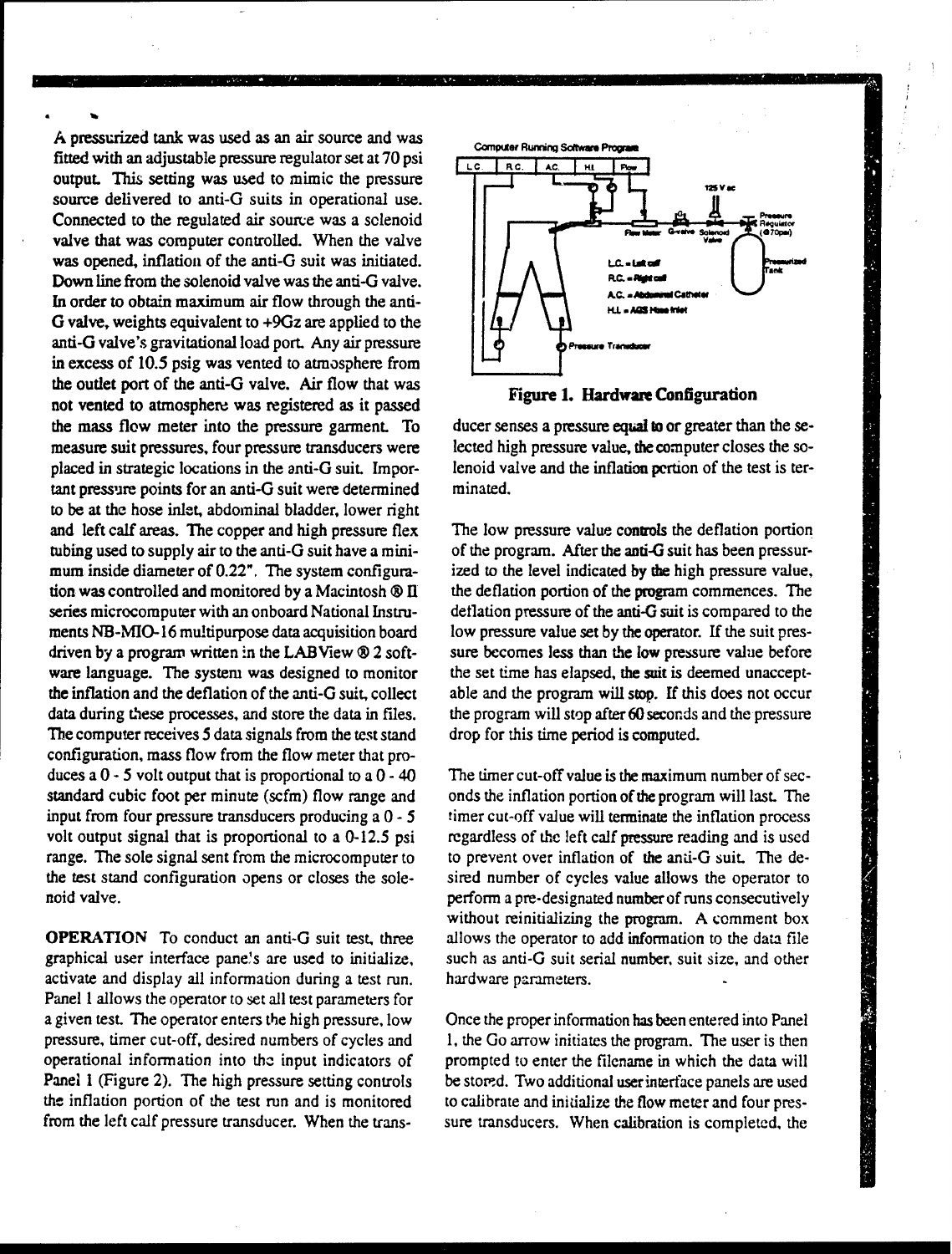panels are deactivated by the operator. This will ini- garment. Also, an adjustable ball valve was substituted tiate the first inflation of the anti-G suit. for the anti-G valve in order to allow for greater con-

the pressures monitored by the pressure transducers A Student's paired t-test was used to demonstrate that during the inflation process. Once the inflation pro-<br>the difference between the two methods of volume calcess is over, the deflation process begins. The defla- culations was not significant and that the proposed comtion process is monitored at one sample per second, for puter trapezoidal integration method closely imitated a maximum of 60 seconds. When the deflation process the spirometer volume determination method. These has been terminated, the computer then calculates the results are shown in Table 1. volume using the inflation flow rate data and the trapezoidal rule. The operator is then notified that that cycle has been completed. If additional runs have been entered by the operator, the computer prompts the operator to deflate the anti-G suit and proceed when the anti-G suit is ready for another inflation. This process continues until the last cycle has been completed.

**SYSTEM VALIDATION** To verify the volume calculations processed by the computer, a validation procedure was developed using an established method of volume determination. A wet spirometer was connected directly to the inflation apparatus in order to minimize the possibility of air leaks during the interconnections of tie anti-G suit between the inflation apparatus and wet spirometer. This also allows for two The trapezoidal integration method had a difference separate volume calculations for one inflation cycle. no greater than 2.25% from the spirometer volume The established method (spirometer) was used to gauge measurement for the nineteen trials. with most instances the accuracy of the proposed method (trapezoidal inte- less than 1.5% difference. A graphical comparison gration process). The operation of the computer moni- between the two sets of data, shown in Figure 3, plots toring system was the same as for the pressure garment, the volume results, with the ideal case being the equa-

trol of the inflation process. A total of nineteen infla-Panel 1 is then reactivated. Here the operator can view tion runs ranging from 24 to 37 liters were conducted.

|  |                             | Table 1. Statistical Difference Between Spirometer and |  |
|--|-----------------------------|--------------------------------------------------------|--|
|  | Computer Calculated Volumes |                                                        |  |

|                              | MEAN Std Dev      |                           |  |
|------------------------------|-------------------|---------------------------|--|
| <b>SPIROMETER</b>            | 26.56 3.09        |                           |  |
| <b>COMPUTER</b>              | 26.52 2.92        |                           |  |
| <b>DIFFERENCE</b>            |                   | 0.04 0.33 $t=0.55$ p=0.59 |  |
| PERCENT<br><b>DIFFERENCE</b> | $0.11 \quad 1.21$ |                           |  |

except the spirometer was substituted for the pressure tion of the line  $Y=X$ . Coordinates of plotted points



Figure 2. Panel I